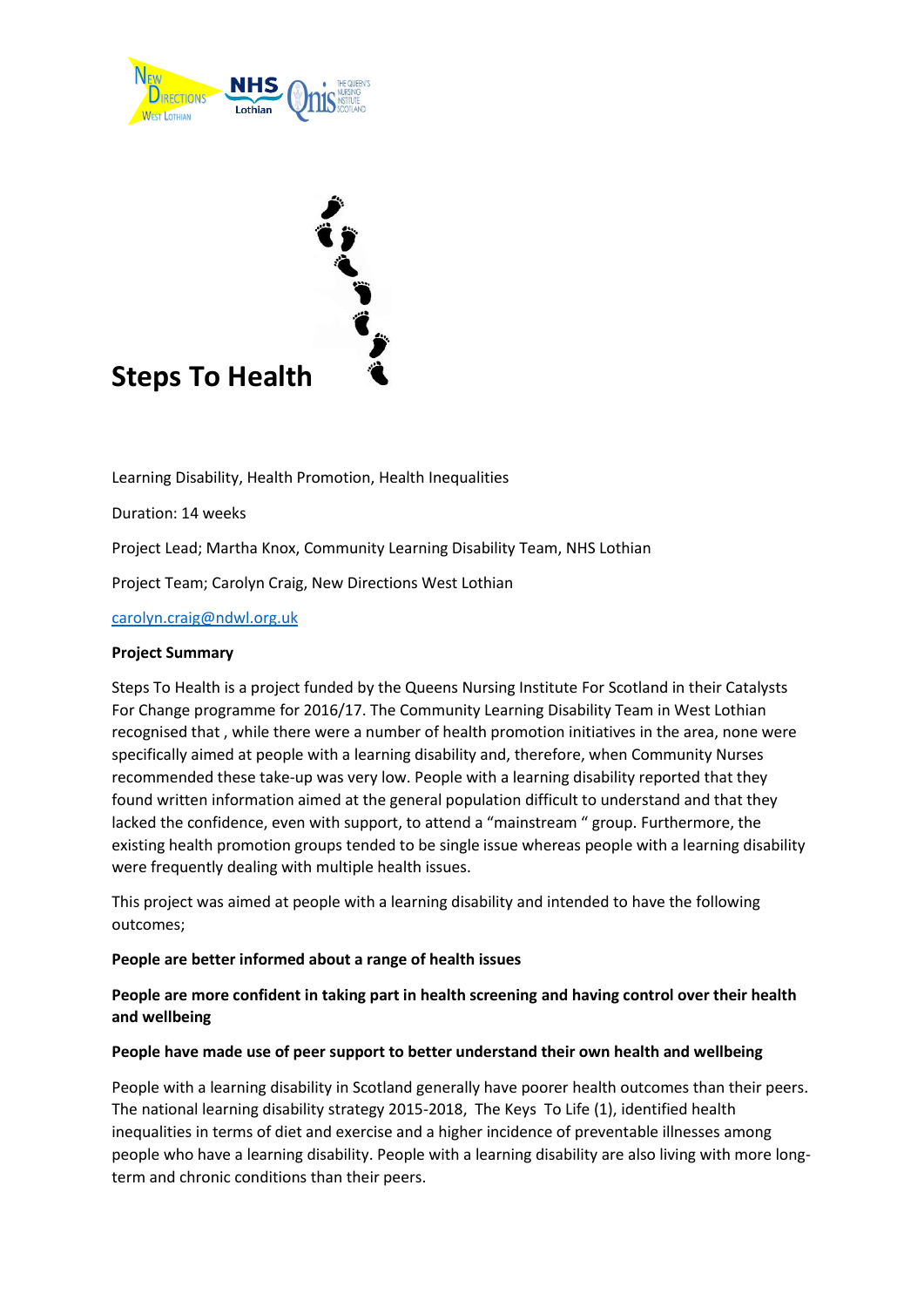

A partnership approach between the Community Learning Disability Team in West Lothian and New Directions, a third sector support organisation, enabled us to identify people who were at risk because of their lifestyle and underlying conditions and were motivated to take control of their own health .

Nine weekly group sessions were attended by an average of twelve people. Health professionals provided advice and information on a range of topics and made sessions informal and interactive.

At the end of the nine weeks we held an awards ceremony where everyone who had taken part was given a certificate of completion. It was attended by the families and friends of the people who took part.

At the end of the life of the project we also organised a session at an indoor climbing centre as a way for participants to have fun, try something new and celebrate the relationships that they had formed with each other.

Over the ten weeks of the project participants told us;

- " I know more about what healthy eating is" Fiona
- " I was glad that it was just women when we were talking about smear tests" Charlene
- " I told people about exercise and how I like running" Mark

The success of the project very much depended on collaborative working between NHS practitioners and the third sector. We were able to combine the skills and knowledge of practitioners from both teams with specialist input from other professionals to deliver a tailored programme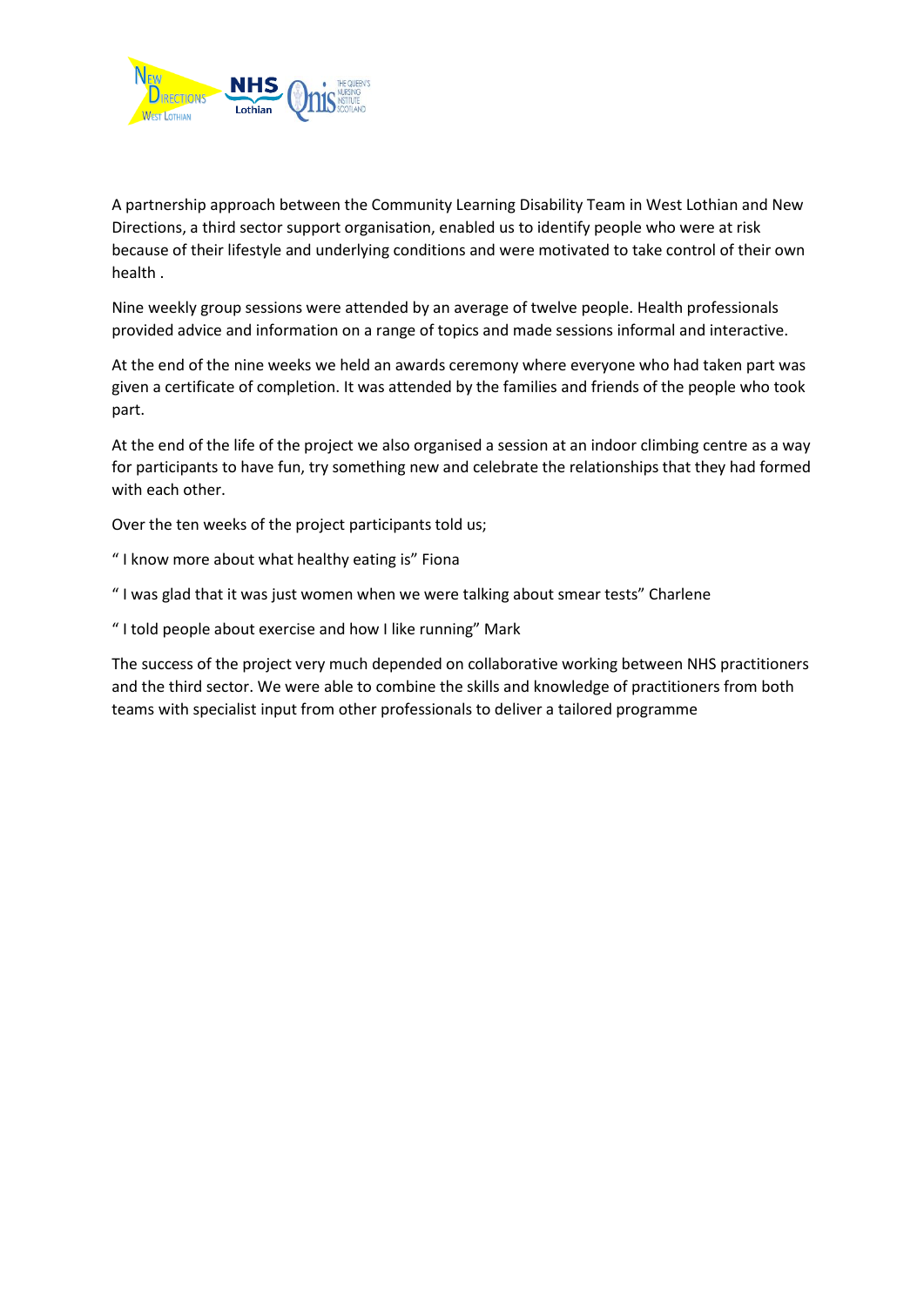

# **Steps To Health- Final Report**

### **Background**

The Community Learning Disability Team in West Lothian provides advice, treatment and support to people and their families as well as training and advice for social care staff. New Directions West Lothian is a third sector organisation providing practical , social and emotional support to people with a range of reasons for needing support including learning disability. Work with individual people led practitioners from both teams to identify a need for informal and welcoming groups which presented information in ways which were accessible. The predominant health issues encountered by both teams were;

Diet and obesity

Mental health, anxiety and depression

Barriers to accessing health screening

Physical activity

In 2013 West Lothian Council's Single Outcome Agreement identified priorities for the next ten years

**"We live longer, healthier lives and have reduced health inequalities.**

# **People are able to look after and improve their own health and wellbeing and live in good health for longer Inequalities in health outcomes between the most affluent and disadvantaged members of society are longstanding, deep-seated and difficult to change." 3**

From our work with the people we support we know that people with learning disabilities have experienced a lack of choice and opportunity as well as experiencing significant barriers to accessing information about health promotion. People with learning disabilities are also more likely to be exposed to common causes of poor health such as poverty, poor housing, and lack of employment, social isolation and discrimination. The uptake of health screening among people with a learning disability is considerably lower with one study finding that only 16% of women with a learning disability having had a cervical smear test within the preceding three years. 4

The Keys To Life Strategy states that "To be truly accepted in society means being treated equally and fairly in other ways. It means having a health service that recognises and redresses the stark fact that people with learning disabilities still die 20 years earlier than the general population." 1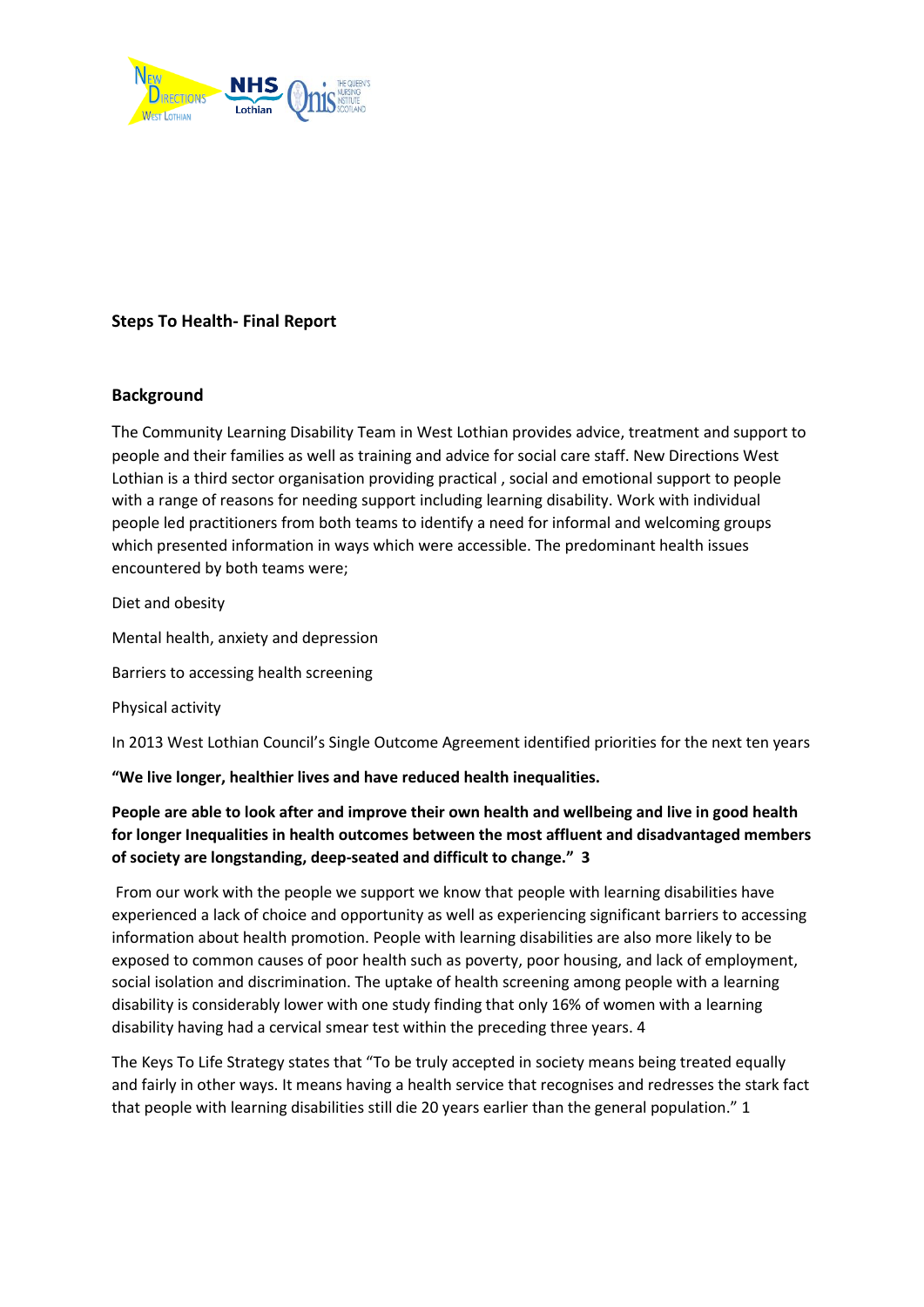

The project set out to deliver nine weekly health promotion workshops led by an experienced Support Worker from New Directions and practitioners from a range of health and health promotion services.

The Project Planning Group met several times to identify priority topics and outcomes and agree referral methods . The outcomes were agreed as;

## **People are better informed about a range of health issues and have been given information in a way that is right for them**

**People are more confident in taking part in health screening and having control over their health and wellbeing**

#### **People have made use of peer support to better understand their own health and wellbeing**

We agreed that the building used by New Directions was the most suitable venue for the group to meet as it would be familiar to most of the prospective participants and had good access for people with a physical disability. However, we also built into the project plan the need for people to become familiar with community settings and, therefore, set aside some of the budget for transport.

Early in the project planning phase we anticipated the need to make the referral process simple, streamlined and informal in order to encourage participation without creating more demand than we could meet. This meant that referrals came from New Directions or the Community Learning Disability Team. We also agreed that we would not ask people for information about their health, other than for basic risk assessment purposes, as the project was aimed at people who were motivated to make changes to their health and wellbeing and not necessarily those with the greatest assessed health needs.

| Week           | Topic                                                         | Facilitator                                                       |
|----------------|---------------------------------------------------------------|-------------------------------------------------------------------|
| $\mathbf{1}$   | <b>Personal Health Plans</b><br>Ground rules and expectations | <b>New</b><br><b>Directions</b><br>Support<br>Worker              |
| $\overline{2}$ | Mental Health and Wellbeing                                   | Support<br>Worker<br>Mental<br><b>Health Team</b><br>practitioner |
| 3              | Physical Activity and gym visit                               | Support<br>Worker and<br>West Lothian<br>Council                  |
| 4              | <b>Healthy Eating</b>                                         | Support<br>Worker and<br>Dietician                                |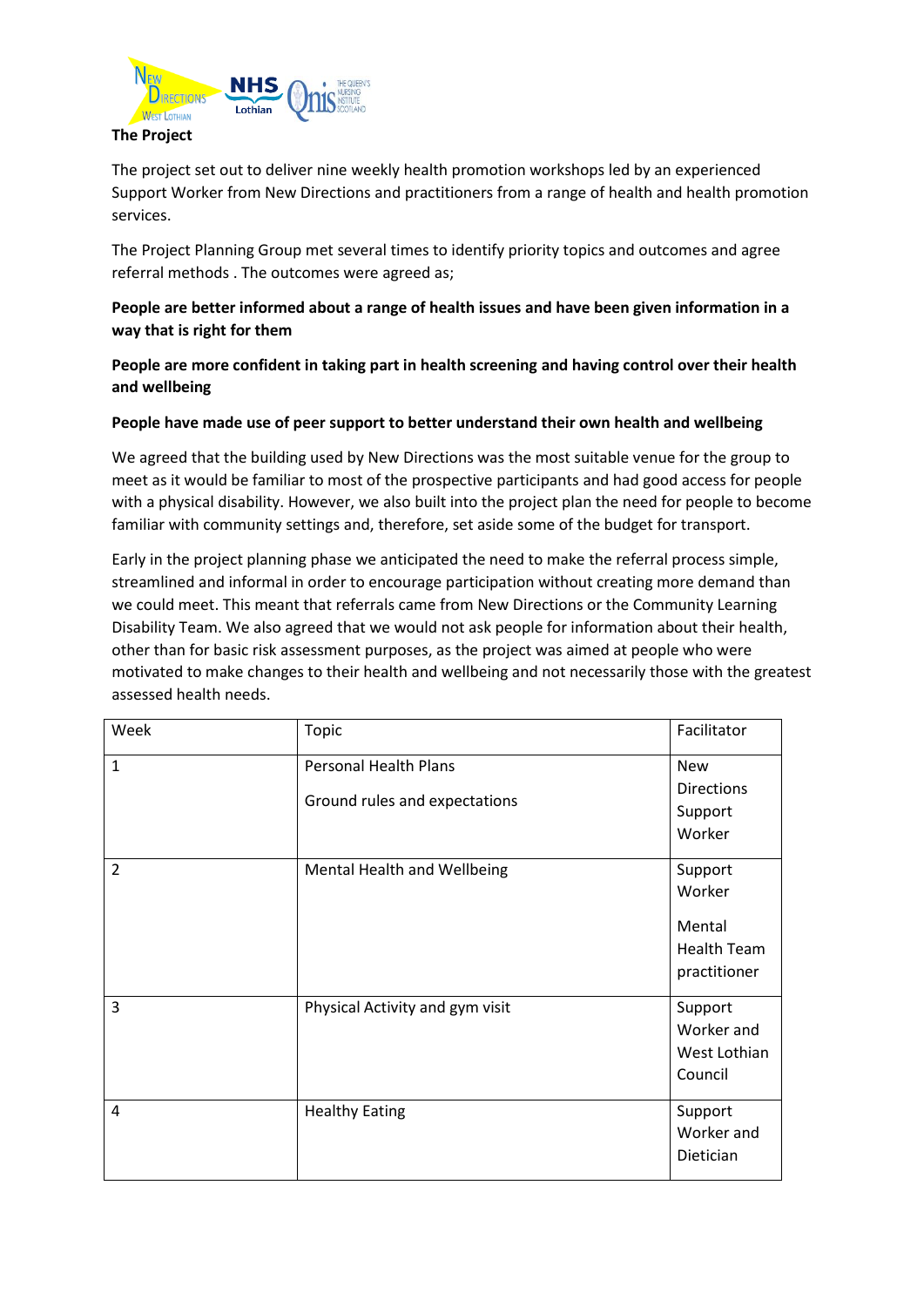

| <b>WEST LOTHIAN</b> |                                       |                     |
|---------------------|---------------------------------------|---------------------|
| 5                   | <b>Health Screening</b>               | Support             |
|                     |                                       | Worker and          |
|                     |                                       | Community           |
|                     |                                       | Learning            |
|                     |                                       | Disability          |
|                     |                                       | Nurse               |
|                     |                                       |                     |
| 6                   | Admission to hospital                 | Support             |
|                     |                                       | Worker and          |
|                     |                                       | Hospital            |
|                     |                                       | <b>Liason Nurse</b> |
| $\overline{7}$      | Epilepsy                              | Epilepsy            |
|                     |                                       | Nurse               |
|                     |                                       | Specialist          |
|                     |                                       |                     |
| 8                   | <b>Dental Health</b>                  | Community           |
|                     |                                       | Dentist             |
| 9                   | <b>Evaluation and Awards Ceremony</b> |                     |
|                     |                                       |                     |

#### **Impact**

The eight group sessions, each attended by an average of fifteen people, meant that 120 invidual opportunities were created for people with a learning disability to take more control over their own health and wellbeing. Group participants were each given an information pack of easy-read health information which was added to at each group signposting them to further services. The key health messages in the pack meant that support staff and famillies could reinforce the steps that people planned to take to manage their health.

Bringing a group of people together meant that people had the support of their peers, could share experiences and felt confident to ask questions and be open about their worries without feeling that they were being judged or evaluated.

Exploring a range of topics meant that there was less pressure on individuals than if they had attended a "single issue" group where , possibly, participants would have found it difficult to absorb information.We used a Talking Wall which enabled people to talk about the positive impact that the project had had on the. We used prompt statements to get people started

" I was interested in coming to the group because...."

" I feel that I have learned more about......."

"The time of the group was right for me because..........."

" I am going to more..................."

" I liked the topics we covered because............"

" I am thinking about ......"

Common themes were that;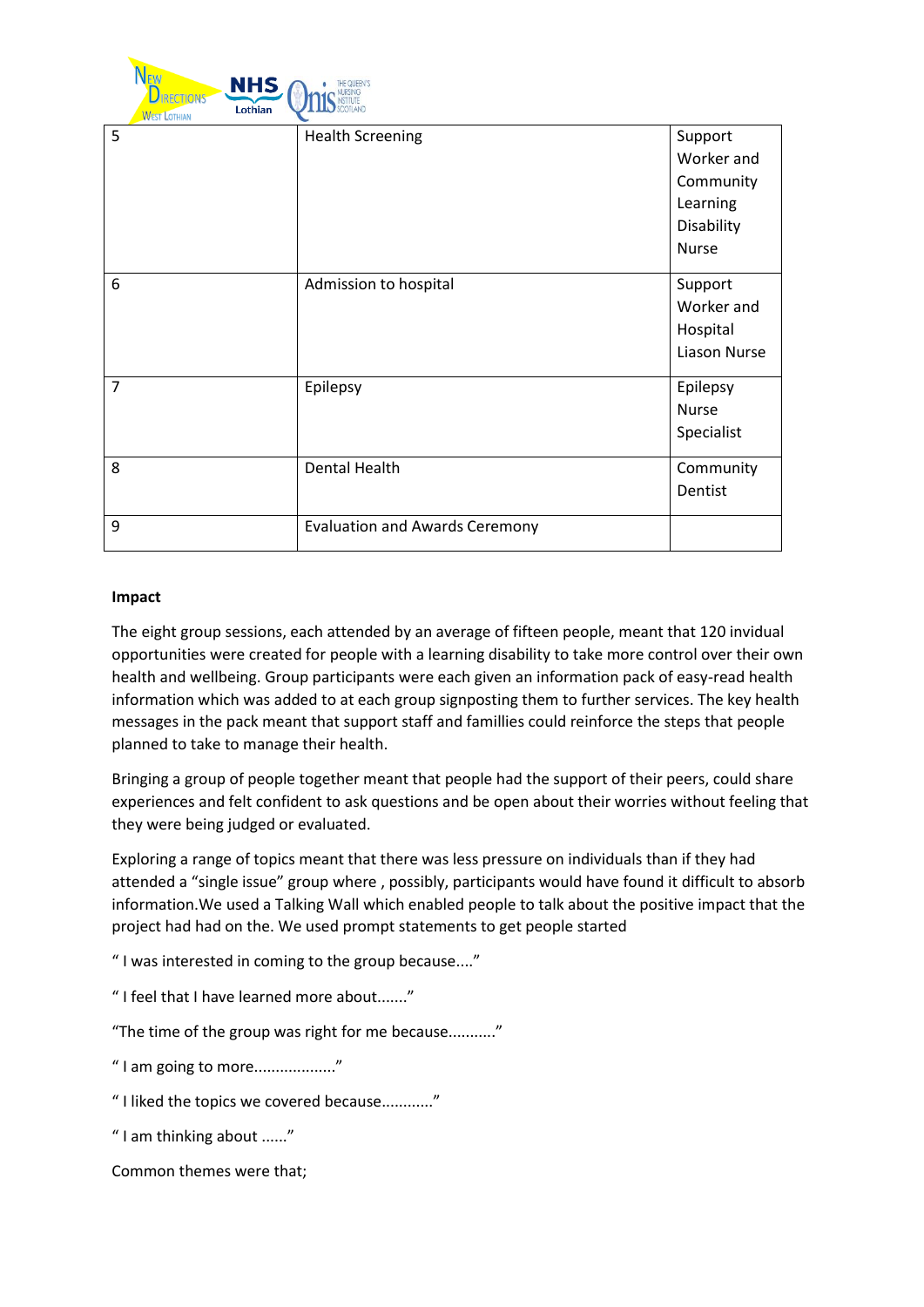

Some people were going to attend health screening appointments and ask if a Support Worker could go with them

Some people liked that fact that information was delivered by health professionals

Some people had specific worries about their health

Almost everyone valued the opportunity to be with other people who have a learning disability

The majority of people said that they could talk openly and informally about how they could make changes to their health and wellbeing

All the participants thought that other people they knew would benefit from any future projects.

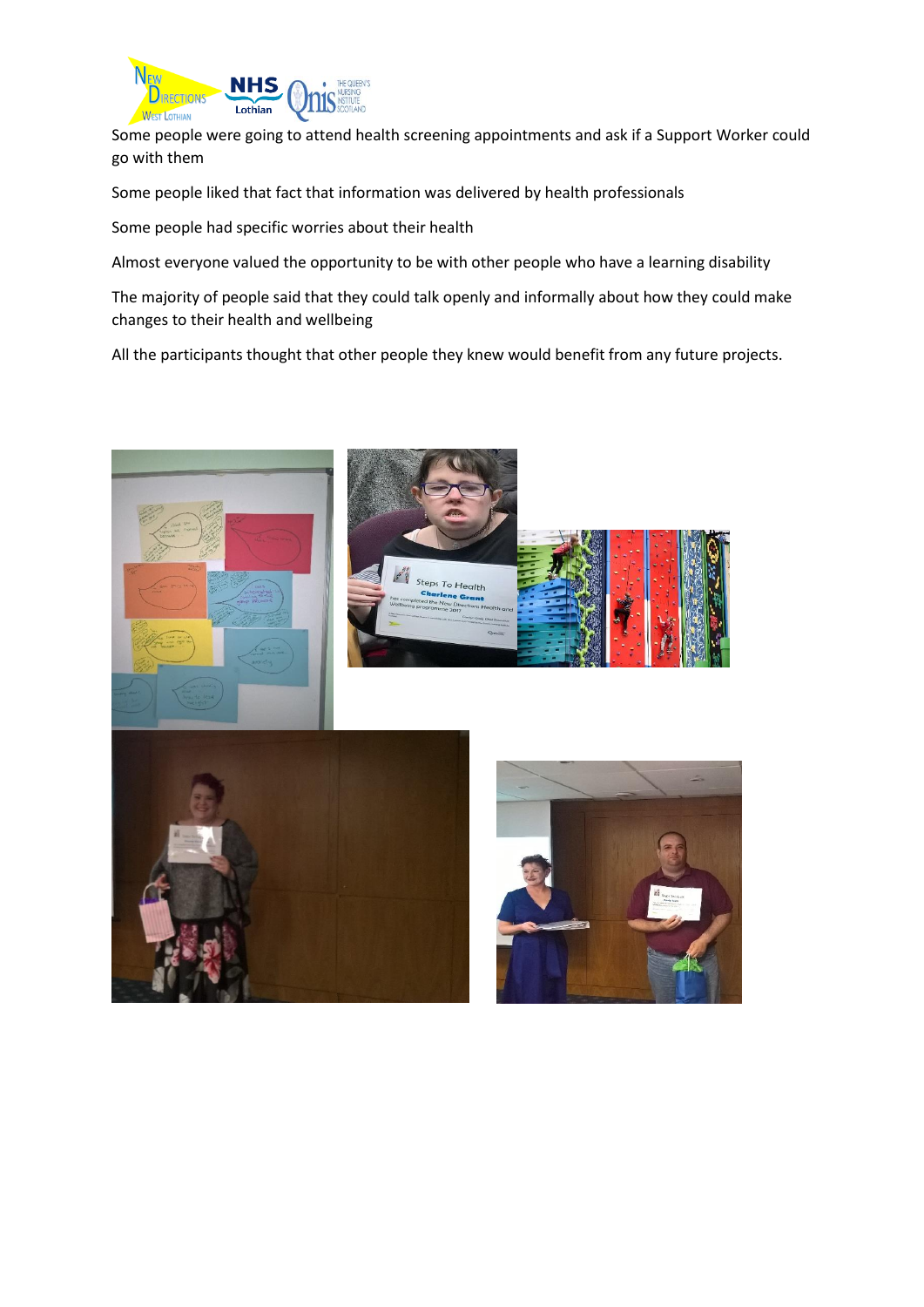

#### **The Challenges**

There were some initial challenges for the project in the planning and start-up phase. As referrals could be made by any member of the Community Learning Disability it took more time than we expected for each of them to identify potential group members, discuss the project with people and their families and wait for confirmation that the person wished to attend the group. We should have anticipated that people with a learning disability might need more time than their peers to absorb information, process their anxieties about meeting new people, adapt to a change in routine and commit to attending the sessions. However, we were able to delay the start of the project by a week in order to gather referrals.

Although we had made allowances in the budget for meeting reasonable travel expenses we had not anticipated that, as the project was across all of West Lothian, people would experience difficulties with public transport and with learning new bus routes. In order that people were not reliant on family members providing transport we made use of taxis which undoubtedly contributed to the high level of participation.

It was also difficult to free up those planning and delivering the project from their existing workloads which meant that communication was more fragmented that we would have liked. We also discovered after the first session that one Support Worker would not be able to manage such a large group, particularly if anyone in the group needed to take time out or needed individual support with communication. We were, however, able to use the budget flexibly, so that a second Support Worker was made available.

#### **What worked well**

Fifteen people consistently attended the group each week with only one person dropping out after week three.

Closer links were established between members of the Community Learning Disability Team and New Directions.

Participants took pride in attending the groups and valued the awards ceremony. Family and friends were able to come along and share in their achievement. Holding the event in local hotel demonstrated to participants that we valued their learning and commitment. The climbing session enabled people to try something new that tested their confidence.

There has been a legacy effect as practitioners from both teams have been able to continue the health conversations with their clients and enable them to take forward plans to have more control over their health and wellbeing.

By having an experienced Support worker co-facilitate sessions we were able to use her knowledge and insight to identify people who were uncomfortable with particular topics, people who were dominating the group and those with communication differences who needed assistance to contribute. This would have been much more difficult to manage in a health promotion group aimed at an average population.

#### **Case Studies**

**Alan** is a man in his fifties who has a mild learning disability and some issues with his mental health including anxiety and some degree of paranoia. His diet is mixed and he is over a healthy weight. He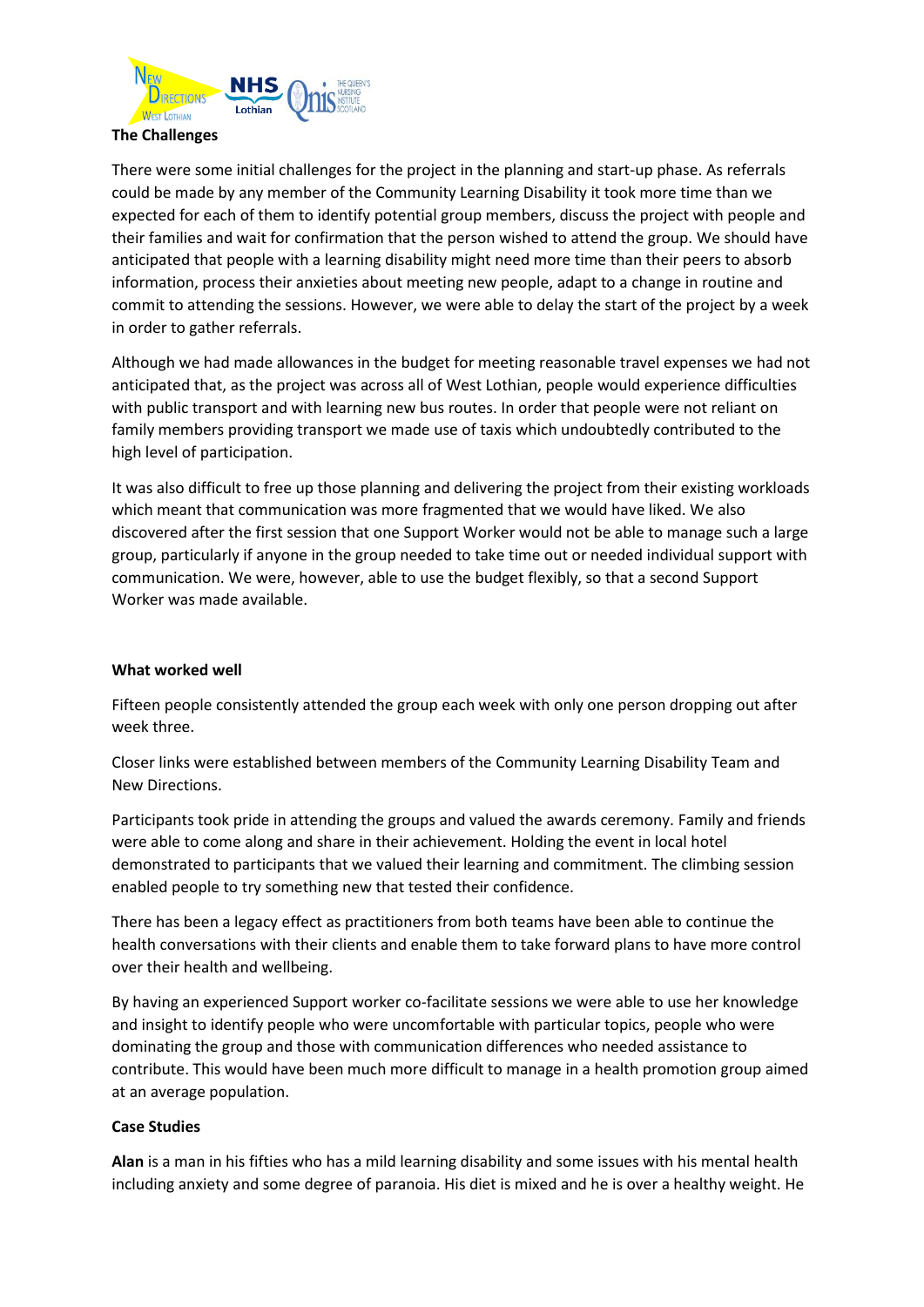

had played sport as a younger man but not in recent years. He had consistently told us that he wanted to join a gym but felt them to be intimidating and "only for young, thin folk"

By organising a visit to the most central gym in the area and giving people the opportunity to meet gym staff and hear about tailored exercise programmes Alan was able to see that all abilities were catered for, that changing areas were not communal and that gym staff were on hand for ongoing advice. This encouraged him to start using the gym during their taster sessions so that he could find out which exercises worked best for him.

**Cathy** is a woman in her late twenties with a learning disability and some long-term health conditions which meant that she had a number of surgical procedures carried out when she was a child. This had led her to become very anxious about her health and she had regular panic attacks and need sedative medication to attend appointments and have blood tests taken. She had initially said that she could not take part in the visit to the local hospital which was intended to help people familiarise themselves with the building and explain what happens during a planned admission to hospital. However, as Cathy had built up a trust with other women in the group, she felt able to change her mind . She said " I felt quite panicky during the visit but had made a promise to see it through and that's what I did"

**Natalie** is a woman who has a learning disability and epilepsy. Until a few years ago she was unable to attend any social or group events as she was anxious about having a seizure in public. This made her very dependent on here family and affected her mood which, in turn, increased her seizure activity. Now she has a part-time job , travels independently and has a good group of friends. She was able to talk to others in the group about her experience of epilepsy and how it no longer prevents her from enjoying life.

#### **Next Steps**

An application has been to West Lothian Council's Third Sector Ambition Fund to run the project again with a new group of participants. We will continue to pursue other funding opportunities should this not be successful. We also have the option of future participants using their personal budget from West Lothian Health and Social Care Partnership to purchase a place on the programme as already happens with other groups delivered by New Directions.

The project has been publicised on the New Directions website and a copy of this report has been sent to the lead for Learning Disability Services in the West Lothian Health and Social Care partnership.

#### **References**

**1 Keys To Life- Improving Quality Of Life For People With Learning Disabilities. Scottish Government 2013**

**2 Improving the Health and Wellbeing of People with Learning Disabilities: An Evidence-Based Commissioning Guide for Clinical Commissioning Groups,Royal College Of General Practitioners, Royal College of Psychiatrists 2012**

#### **3 West Lothian Council Community Planning Partnership, Single Outcome Agreement 2013=2023**

**4 Journal of Public Health, Volume 27, Issue 4, 1 December 2005**

**Photographs have been used with permission and names have been changed**